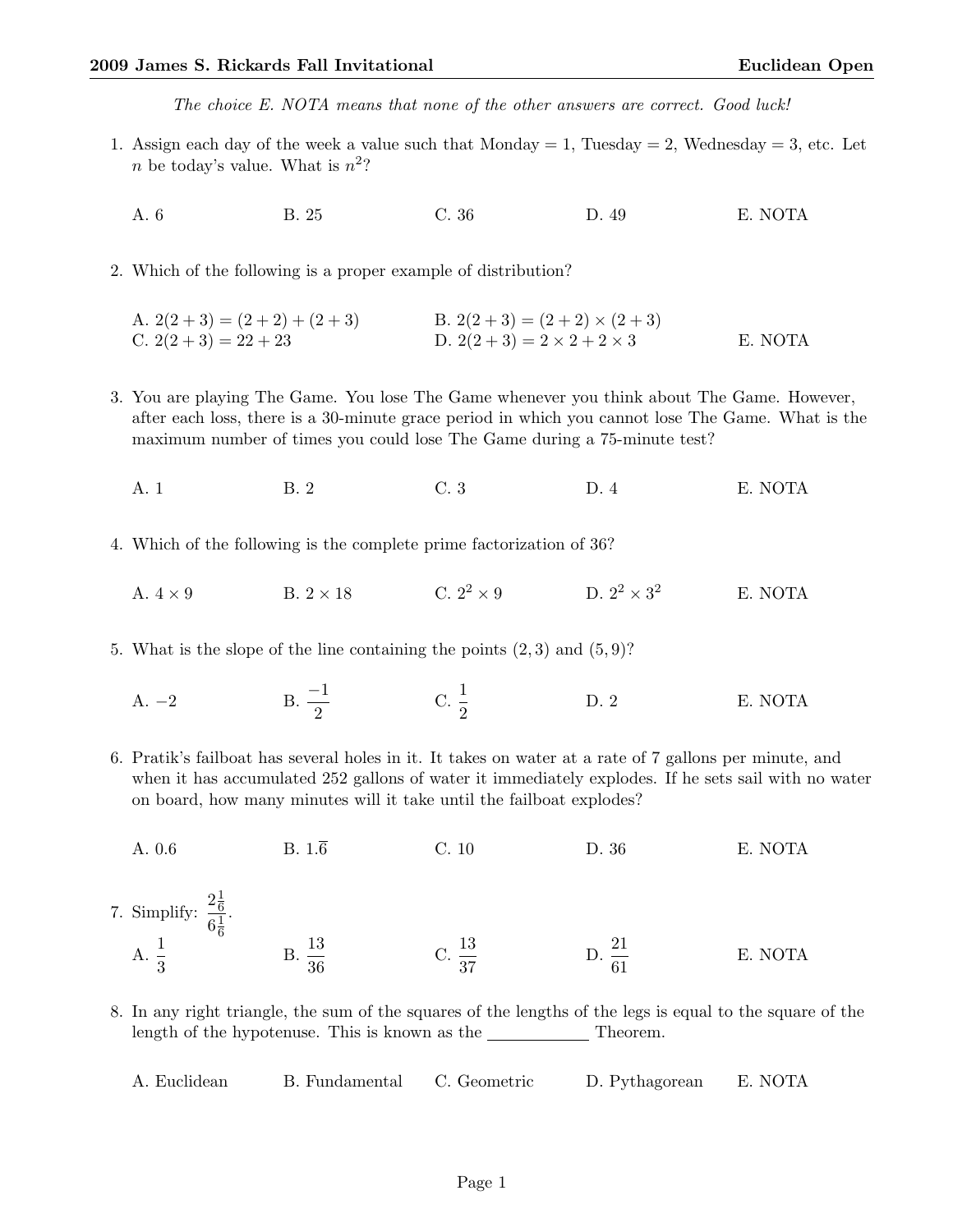9. If  $|2x+1| = -5$ , what is x? Note that |a| is the distance from a to 0 on a number line.

A. 2 B. −3 C. 2, −3 D. no solutions E. NOTA

10. Solve for  $x: 2x + 5 = 3 - x$ .

A.  $-2$  B.  $\frac{-2}{3}$ C.  $\frac{2}{3}$ D. 4 E. NOTA

11. Let k be the answer to this question. What is  $5k - 4$ ?

- A. 1 B. 4 C. 5 D. not enough info E. NOTA
- 12. Evaluate the sum  $1 + 2 + 3 + 4 + 5 + \cdots + 20$ .
	- A. 190 B. 210 C. 400 D. 420 E. NOTA
- 13. Hannah keeps a record of all of her race times. She notes that in her last 2 km race, she finished in 10 minutes. What was her average speed for this race in **meters per second**? (Note:  $1 \text{ km} = 1000$ ) meters)
	- A.  $\frac{3}{10}$  m/s B.  $\frac{10}{3}$  m/s C. 12 m/s D. 2000 m/s E. NOTA
- 14. Fully simplify  $\sqrt{432}$ .
	- A.  $36\sqrt{12}$ B.  $4\sqrt{27}$ C.  $12\sqrt{2}$ D.  $12\sqrt{3}$ E. NOTA
- 15. Using the proper order of operations, evaluate  $-2^2 + 2 + 2 \div 2$ .
	- A. −2 B. −1 C. 6 D. 7 E. NOTA

16. Rationalize the denominator and simplify: √  $\frac{\sqrt{2}}{\sqrt{2}}$  $10 -$ √ 5 . Hint:  $\frac{1}{\sqrt{a}-\sqrt{b}} = \left(\frac{1}{\sqrt{a}-\sqrt{b}}\right)$  $\left(\sqrt{\frac{a+\sqrt{b}}{\sqrt{a+\sqrt{b}}}}\right)$  .  $A.^2$  $\sqrt{5} + \sqrt{10}$  $\frac{+\sqrt{10}}{5}$  B.  $\frac{4}{-}$ √ 5  $\frac{\sqrt{5}}{5}$  C.  $\frac{4}{5}$  $\sqrt{5} + \sqrt{10}$  $\frac{+\sqrt{10}}{5}$  D.  $\frac{2}{-}$ √  $5-$ √ 10 15 E. NOTA

- 17. Evaluate  $1 + 1$ .
	- A. 0 B. 1 C. 2 D. 3 E. NOTA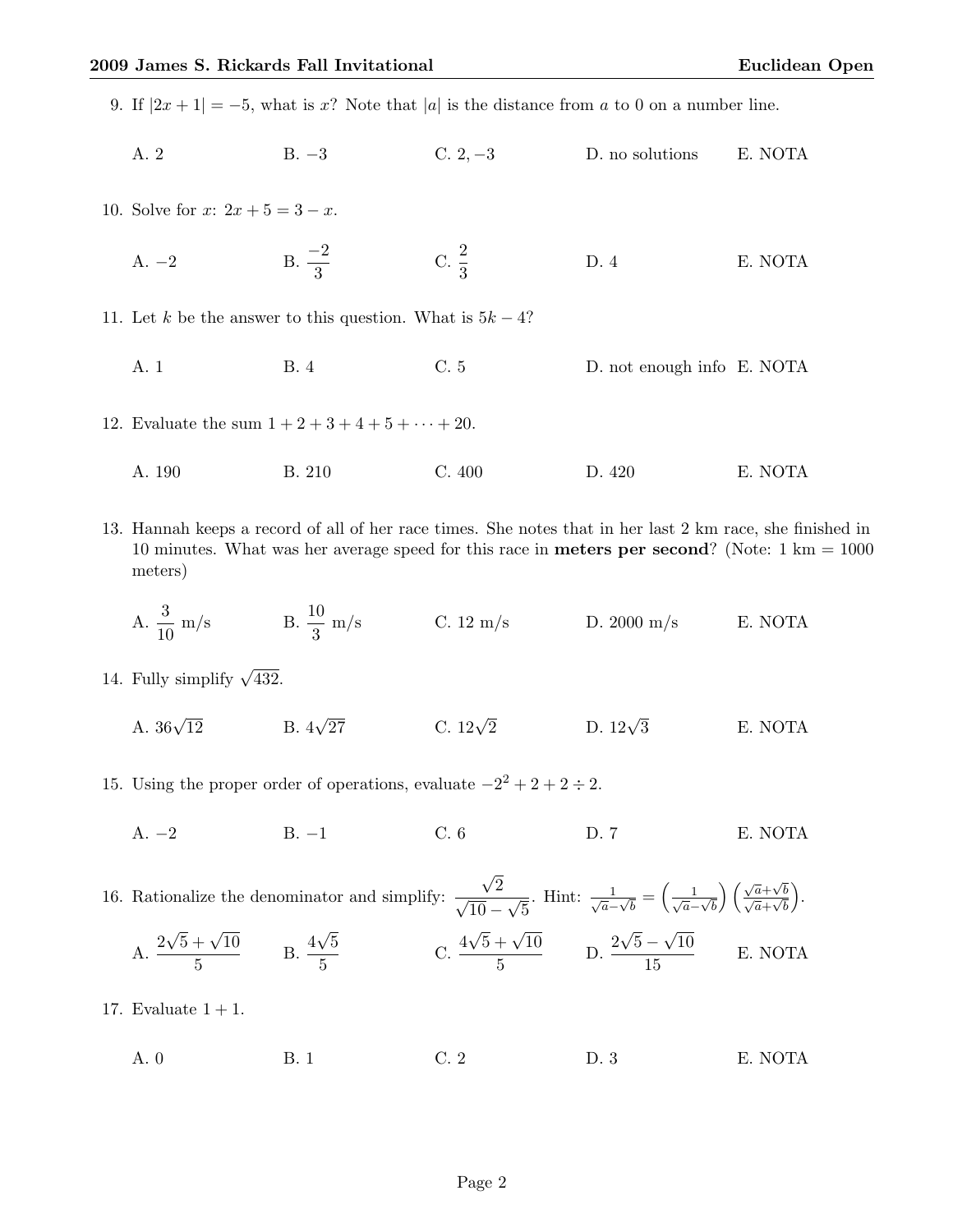- 18. Patrick has written the integers 0 through 9 on 10 sheets of paper which and placed them into a hat. He randomly selects one piece of paper out of the hat. What is the probability that it contains a prime number?
	- A.  $\frac{3}{10}$  $B. \frac{2}{5}$  $\operatorname{C.} \frac{1}{2}$ D.  $\frac{3}{5}$ E. NOTA
- 19. Which of the following are rational numbers?

|                        |                        |  | I. $\frac{1}{2}$ II. $\frac{\pi}{4}$ III. $\frac{1.67}{3}$ IV. 1 |  |         |
|------------------------|------------------------|--|------------------------------------------------------------------|--|---------|
| A. I and IV only       | B. I, III, and IV only |  |                                                                  |  |         |
| C. I, II, and III only | D. I, II, III, and IV  |  |                                                                  |  | E. NOTA |

20. Which of the following ordered pairs, if any, is a solution to the system of inequalities:

$$
y \ge x - 1
$$
  
\n $x \le 3 - y$   
\nA. (-1,1) B. (2,4) C. (-3,9) D. (4,16) E. NOTA

- 21. Find the point of intersection between the line  $y = x + 1$  and the curve  $y = x^2 + x + 1$ . Hint: Approach this problem just as if you were finding the intersection of two lines; that is, set  $y = y$ .
	- A.  $(1, 2)$  B.  $(2, 3)$  C.  $(3, 4)$  D.  $(4, 5)$  E. NOTA
- 22. Dhyan, who loves Statistics, finds that the probability of rain on any given day is  $\frac{1}{4}$ . This value is equivalent to:
	- A. 0.25% B. 4% C. 25% D. 50% E. NOTA
- 23. Let  $\mu$ ,  $\alpha$ , and  $\Theta$  be positive integers such that  $(\mu)(\alpha)(\Theta) = 3$ . What is  $\mu + \alpha + \Theta$ ?
	- A. 3 B. 4 C. 5 D. 6 E. NOTA

24. Let  $\zeta(x, y) = xy + x + y + 1$ . What is y if  $\zeta(1, y) = 3$ ?

A. 0.5 B. 1 C. 1.5 D. 3 E. NOTA

25. The DDK machine inputs two numbers, a and b, and outputs the value  $\left(\frac{a^2}{l}\right)$  $\frac{u^2}{b} + \frac{b^2}{a}$ a . If the DDK machine is given  $a = 3$  and  $b = 4$ , what will it output?

A.  $\frac{25}{12}$  $B. \ \frac{25}{7}$ C. 7 D.  $\frac{91}{12}$ E. NOTA